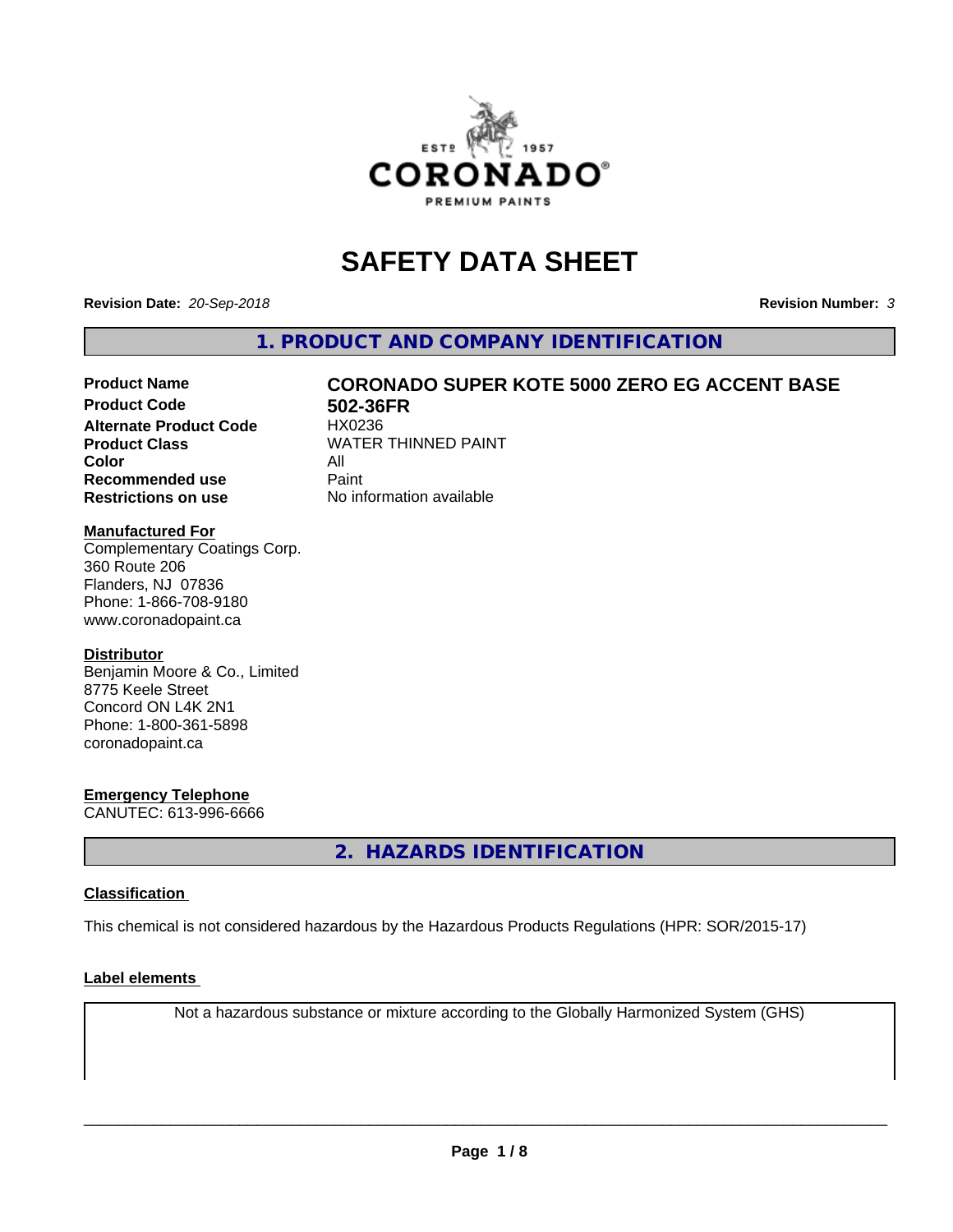**Appearance** liquid **Odor 11** Odor little or no odor

**Other information**

No information available

# **3. COMPOSITION INFORMATION ON COMPONENTS**

\_\_\_\_\_\_\_\_\_\_\_\_\_\_\_\_\_\_\_\_\_\_\_\_\_\_\_\_\_\_\_\_\_\_\_\_\_\_\_\_\_\_\_\_\_\_\_\_\_\_\_\_\_\_\_\_\_\_\_\_\_\_\_\_\_\_\_\_\_\_\_\_\_\_\_\_\_\_\_\_\_\_\_\_\_\_\_\_\_\_\_\_\_

| .^hem⊾<br>name<br>янкан | ^<br>N6<br>.                                                  | $\mathbf{r}$<br>.<br>мı.<br>$\sqrt{2}$   |
|-------------------------|---------------------------------------------------------------|------------------------------------------|
| imestone                | $\sqrt{21}$<br>$\sim$ $\sim$<br>$\overline{\phantom{a}}$<br>ึ | $\Omega$<br>$\overline{ }$<br>.<br>JU 70 |

|                                                                        | 4. FIRST AID MEASURES                                                                                                                        |  |
|------------------------------------------------------------------------|----------------------------------------------------------------------------------------------------------------------------------------------|--|
| <b>General Advice</b>                                                  | No hazards which require special first aid measures.                                                                                         |  |
| <b>Eye Contact</b>                                                     | Rinse thoroughly with plenty of water for at least 15<br>minutes and consult a physician.                                                    |  |
| <b>Skin Contact</b>                                                    | Wash off immediately with soap and plenty of water while<br>removing all contaminated clothes and shoes.                                     |  |
| <b>Inhalation</b>                                                      | Move to fresh air. If symptoms persist, call a physician.                                                                                    |  |
| Ingestion                                                              | Clean mouth with water and afterwards drink plenty of<br>water. Consult a physician if necessary.                                            |  |
| <b>Most Important Symptoms/Effects</b>                                 | None known.                                                                                                                                  |  |
| <b>Notes To Physician</b>                                              | Treat symptomatically.                                                                                                                       |  |
|                                                                        | 5. FIRE-FIGHTING MEASURES                                                                                                                    |  |
| <b>Suitable Extinguishing Media</b>                                    | Use extinguishing measures that are appropriate to local<br>circumstances and the surrounding environment.                                   |  |
| <b>Protective Equipment And Precautions For</b><br><b>Firefighters</b> | As in any fire, wear self-contained breathing apparatus<br>pressure-demand, MSHA/NIOSH (approved or equivalent)<br>and full protective gear. |  |
| <b>Specific Hazards Arising From The Chemical</b>                      | Closed containers may rupture if exposed to fire or<br>extreme heat.                                                                         |  |
| <b>Sensitivity To Mechanical Impact</b>                                | No                                                                                                                                           |  |

**Sensitivity To Static Discharge** No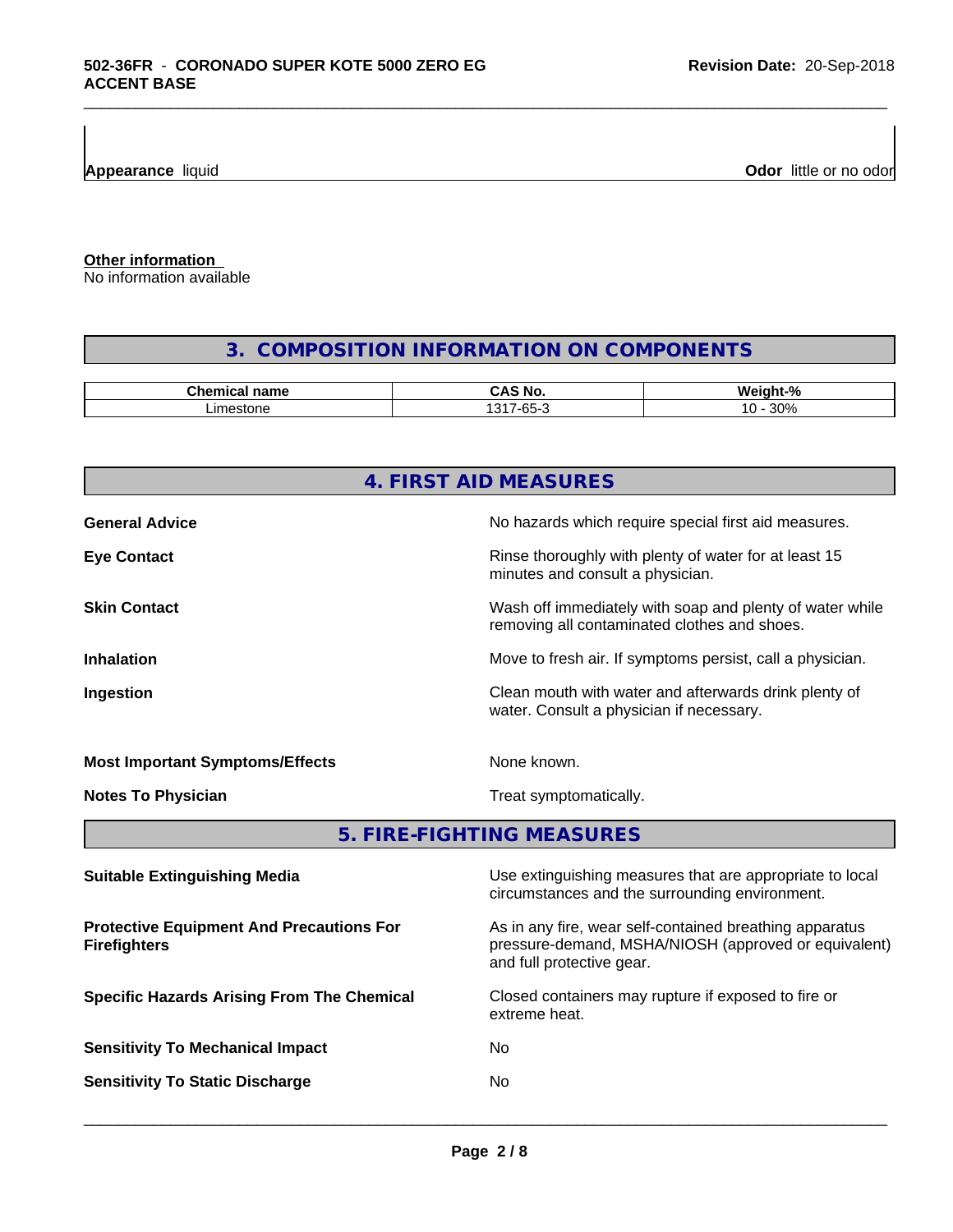| <b>Flash Point Data</b><br>Flash Point (°F)<br>Flash Point (°C)<br><b>Method</b> |                        | Not applicable<br>Not applicable<br>Not applicable |                                |
|----------------------------------------------------------------------------------|------------------------|----------------------------------------------------|--------------------------------|
| <b>Flammability Limits In Air</b>                                                |                        |                                                    |                                |
| Lower flammability limit:<br><b>Upper flammability limit:</b>                    |                        | Not applicable<br>Not applicable                   |                                |
| <b>NFPA</b><br>Health: 1                                                         | <b>Flammability: 0</b> | <b>Instability: 0</b>                              | <b>Special: Not Applicable</b> |
| <b>NFPA Legend</b><br>0 - Not Hazardous<br>1 - Slightly<br>2 - Moderate          |                        |                                                    |                                |

\_\_\_\_\_\_\_\_\_\_\_\_\_\_\_\_\_\_\_\_\_\_\_\_\_\_\_\_\_\_\_\_\_\_\_\_\_\_\_\_\_\_\_\_\_\_\_\_\_\_\_\_\_\_\_\_\_\_\_\_\_\_\_\_\_\_\_\_\_\_\_\_\_\_\_\_\_\_\_\_\_\_\_\_\_\_\_\_\_\_\_\_\_

- 
- 3 High
- 4 Severe

*The ratings assigned are only suggested ratings, the contractor/employer has ultimate responsibilities for NFPA ratings where this system is used.*

*Additional information regarding the NFPA rating system is available from the National Fire Protection Agency (NFPA) at www.nfpa.org.*

**6. ACCIDENTAL RELEASE MEASURES**

**Personal Precautions Precautions** Avoid contact with skin, eyes and clothing. Ensure adequate ventilation.

**Other Information Other Information Prevent further leakage or spillage if safe to do so.** 

**Environmental precautions** See Section 12 for additional Ecological Information.

**Methods for Cleaning Up Soak up with inert absorbent material. Sweep up and** shovel into suitable containers for disposal.

vapors, spray mists or sanding dust. In case of insufficient

ventilation, wear suitable respiratory equipment.

**7. HANDLING AND STORAGE**

Handling **Handling Avoid contact with skin, eyes and clothing. Avoid breathing Handling** 

**Storage Keep container tightly closed. Keep out of the reach of Keep** container tightly closed. Keep out of the reach of

**Incompatible Materials No information available** 

 $\overline{\phantom{a}}$  ,  $\overline{\phantom{a}}$  ,  $\overline{\phantom{a}}$  ,  $\overline{\phantom{a}}$  ,  $\overline{\phantom{a}}$  ,  $\overline{\phantom{a}}$  ,  $\overline{\phantom{a}}$  ,  $\overline{\phantom{a}}$  ,  $\overline{\phantom{a}}$  ,  $\overline{\phantom{a}}$  ,  $\overline{\phantom{a}}$  ,  $\overline{\phantom{a}}$  ,  $\overline{\phantom{a}}$  ,  $\overline{\phantom{a}}$  ,  $\overline{\phantom{a}}$  ,  $\overline{\phantom{a}}$ 

**8. EXPOSURE CONTROLS/PERSONAL PROTECTION**

children.

**Exposure Limits**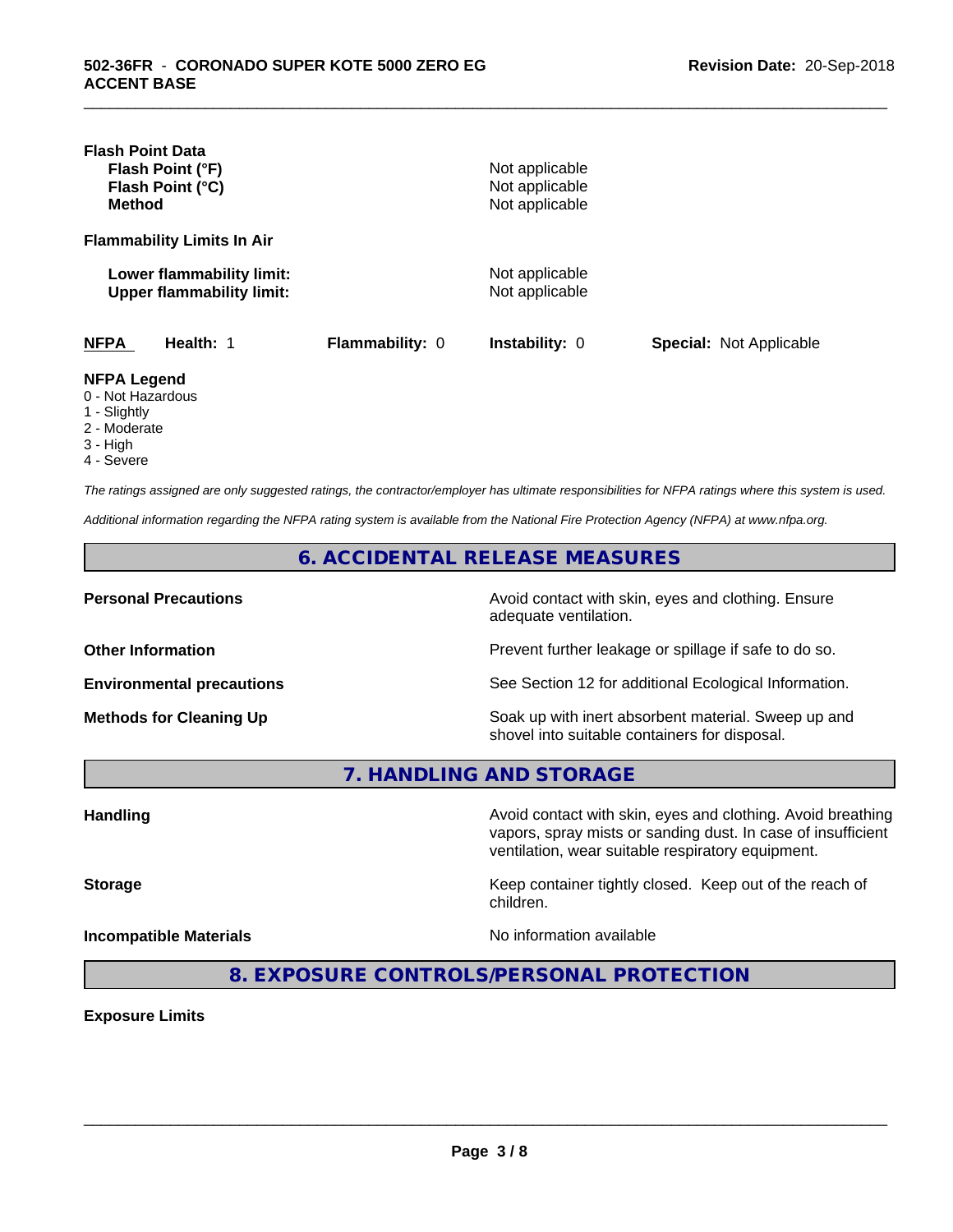| <b>Chemical name</b> | <b>ACGIH TLV</b> | Alberta                           | <b>British Columbia</b>              | Ontario | Quebec                       |
|----------------------|------------------|-----------------------------------|--------------------------------------|---------|------------------------------|
| Limestone            | N/E              | <b>TWA</b><br>$10 \text{ mg/m}^3$ | <b>TWA</b><br>10 mg/m <sup>3</sup> - | N/E     | <b>TWAEV</b><br>10 mg/m $^3$ |
|                      |                  |                                   | <b>TWA</b><br>$3 \text{ ma/m}^3$     |         |                              |
|                      |                  |                                   | $20 \text{ mg/m}^3$ - STEL           |         |                              |

\_\_\_\_\_\_\_\_\_\_\_\_\_\_\_\_\_\_\_\_\_\_\_\_\_\_\_\_\_\_\_\_\_\_\_\_\_\_\_\_\_\_\_\_\_\_\_\_\_\_\_\_\_\_\_\_\_\_\_\_\_\_\_\_\_\_\_\_\_\_\_\_\_\_\_\_\_\_\_\_\_\_\_\_\_\_\_\_\_\_\_\_\_

#### **Legend**

ACGIH - American Conference of Governmental Industrial Hygienists Alberta - Alberta Occupational Exposure Limits

British Columbia - British Columbia Occupational Exposure Limits

Ontario - Ontario Occupational Exposure Limits

Quebec - Quebec Occupational Exposure Limits

N/E - Not established

# **Personal Protective Equipment**

**Engineering Measures Ensure** Ensure adequate ventilation, especially in confined areas.

**Eye/Face Protection Safety glasses with side-shields. Skin Protection Protection Protective gloves and impervious clothing. Respiratory Protection In case of insufficient ventilation wear suitable respiratory** equipment.

**Hygiene Measures Avoid contact with skin, eyes and clothing. Remove and Avoid contact with skin, eyes and clothing. Remove and Avoid contact with skin, eyes and clothing. Remove and** wash contaminated clothing before re-use. Wash thoroughly after handling.

## **9. PHYSICAL AND CHEMICAL PROPERTIES**

| Appearance                           | liquid                   |
|--------------------------------------|--------------------------|
| Odor                                 | little or no odor        |
| <b>Odor Threshold</b>                | No information available |
| Density (Ibs/gal)                    | $9.5 - 9.9$              |
| <b>Specific Gravity</b>              | $1.14 - 1.19$            |
| рH                                   | No information available |
| <b>Viscosity (cps)</b>               | No information available |
| Solubility(ies)                      | No information available |
| <b>Water solubility</b>              | No information available |
| <b>Evaporation Rate</b>              | No information available |
| Vapor pressure @20 °C (kPa)          | No information available |
| Vapor density                        | No information available |
| Wt. % Solids                         | $40 - 50$                |
| Vol. % Solids                        | $30 - 40$                |
| Wt. % Volatiles                      | $50 - 60$                |
| <b>Vol. % Volatiles</b>              | $60 - 70$                |
| <b>VOC Regulatory Limit (g/L)</b>    | < 5                      |
| <b>Boiling Point (°F)</b>            | 212                      |
| <b>Boiling Point (°C)</b>            | 100                      |
| <b>Freezing Point (°F)</b>           | 32                       |
| <b>Freezing Point (°C)</b>           | 0                        |
| Flash Point (°F)                     | Not applicable           |
| Flash Point (°C)                     | Not applicable           |
| <b>Method</b>                        | Not applicable           |
| <b>Flammability (solid, gas)</b>     | Not applicable           |
| <b>Upper flammability limit:</b>     | Not applicable           |
| Lower flammability limit:            | Not applicable           |
| <b>Autoignition Temperature (°F)</b> | No information available |
| <b>Autoignition Temperature (°C)</b> | No information available |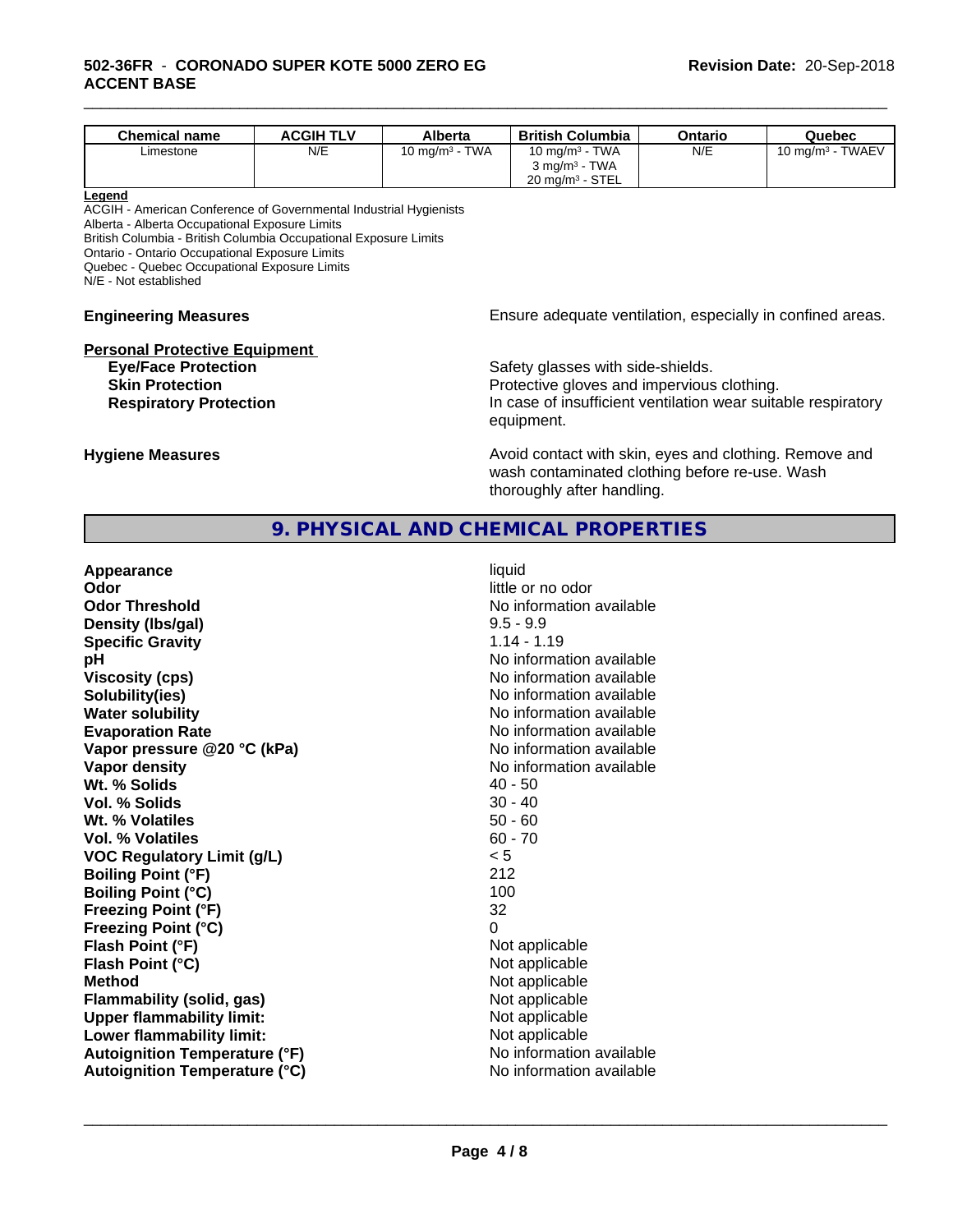**Decomposition Temperature (°F)**<br> **Decomposition Temperature (°C)** No information available **Decomposition Temperature (°C)**<br>Partition coefficient

**No information available** 

\_\_\_\_\_\_\_\_\_\_\_\_\_\_\_\_\_\_\_\_\_\_\_\_\_\_\_\_\_\_\_\_\_\_\_\_\_\_\_\_\_\_\_\_\_\_\_\_\_\_\_\_\_\_\_\_\_\_\_\_\_\_\_\_\_\_\_\_\_\_\_\_\_\_\_\_\_\_\_\_\_\_\_\_\_\_\_\_\_\_\_\_\_

### **10. STABILITY AND REACTIVITY**

| <b>Reactivity</b>                         | Not Applicable                           |
|-------------------------------------------|------------------------------------------|
| <b>Chemical Stability</b>                 | Stable under normal conditions.          |
| <b>Conditions to avoid</b>                | Prevent from freezing.                   |
| <b>Incompatible Materials</b>             | No materials to be especially mentioned. |
| <b>Hazardous Decomposition Products</b>   | None under normal use.                   |
| <b>Possibility of hazardous reactions</b> | None under normal conditions of use.     |

# **11. TOXICOLOGICAL INFORMATION**

#### **Product Information Information on likely routes of exposure**

**Principal Routes of Exposure Exposure** Eye contact, skin contact and inhalation.

**Acute Toxicity<br>Product Information** 

**Symptoms related to the physical, chemical and toxicological characteristics** 

**Symptoms** No information available

**No information available** 

#### **Delayed and immediate effects as well as chronic effects from short and long-term exposure**

| Eye contact                   | May cause slight irritation                                                                                     |
|-------------------------------|-----------------------------------------------------------------------------------------------------------------|
| <b>Skin contact</b>           | Substance may cause slight skin irritation. Prolonged or<br>repeated contact may dry skin and cause irritation. |
| <b>Inhalation</b>             | May cause irritation of respiratory tract.                                                                      |
| Ingestion                     | Ingestion may cause gastrointestinal irritation, nausea,<br>vomiting and diarrhea.                              |
| <b>Sensitization</b>          | No information available.                                                                                       |
| <b>Neurological Effects</b>   | No information available.                                                                                       |
| <b>Mutagenic Effects</b>      | No information available.                                                                                       |
| <b>Reproductive Effects</b>   | No information available.                                                                                       |
| <b>Developmental Effects</b>  | No information available.                                                                                       |
| <b>Target organ effects</b>   | No information available.                                                                                       |
| <b>STOT - single exposure</b> | No information available.                                                                                       |
| STOT - repeated exposure      | No information available.                                                                                       |
| Other adverse effects         | No information available.                                                                                       |
| <b>Aspiration Hazard</b>      | No information available.                                                                                       |
|                               |                                                                                                                 |

**Numerical measures of toxicity**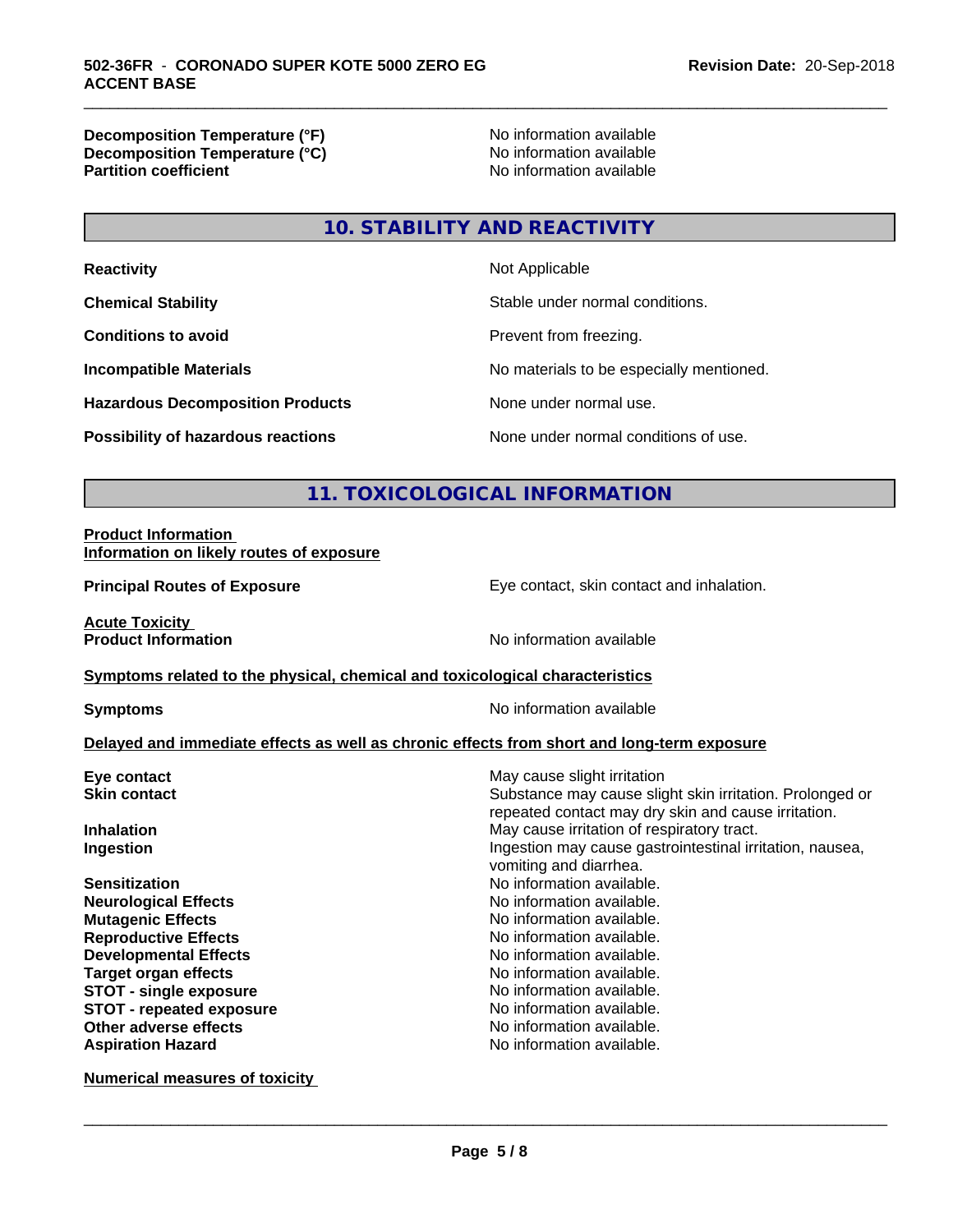#### **Component Information**

#### **Chronic Toxicity**

#### **Carcinogenicity**

*There are no known carcinogenic chemicals in this product above reportable levels.*

**12. ECOLOGICAL INFORMATION**

\_\_\_\_\_\_\_\_\_\_\_\_\_\_\_\_\_\_\_\_\_\_\_\_\_\_\_\_\_\_\_\_\_\_\_\_\_\_\_\_\_\_\_\_\_\_\_\_\_\_\_\_\_\_\_\_\_\_\_\_\_\_\_\_\_\_\_\_\_\_\_\_\_\_\_\_\_\_\_\_\_\_\_\_\_\_\_\_\_\_\_\_\_

### **Ecotoxicity Effects**

The environmental impact of this product has not been fully investigated.

#### **Product Information**

#### **Acute Toxicity to Fish** No information available

#### **Acute Toxicity to Aquatic Invertebrates**

No information available

#### **Acute Toxicity to Aquatic Plants**

No information available

#### **Persistence / Degradability**

No information available.

#### **Bioaccumulation**

No information available.

#### **Mobility in Environmental Media**

No information available.

#### **Ozone**

No information available

#### **Component Information**

#### **Acute Toxicity to Fish**

No information available

# **Acute Toxicity to Aquatic Invertebrates**

No information available

#### **Acute Toxicity to Aquatic Plants**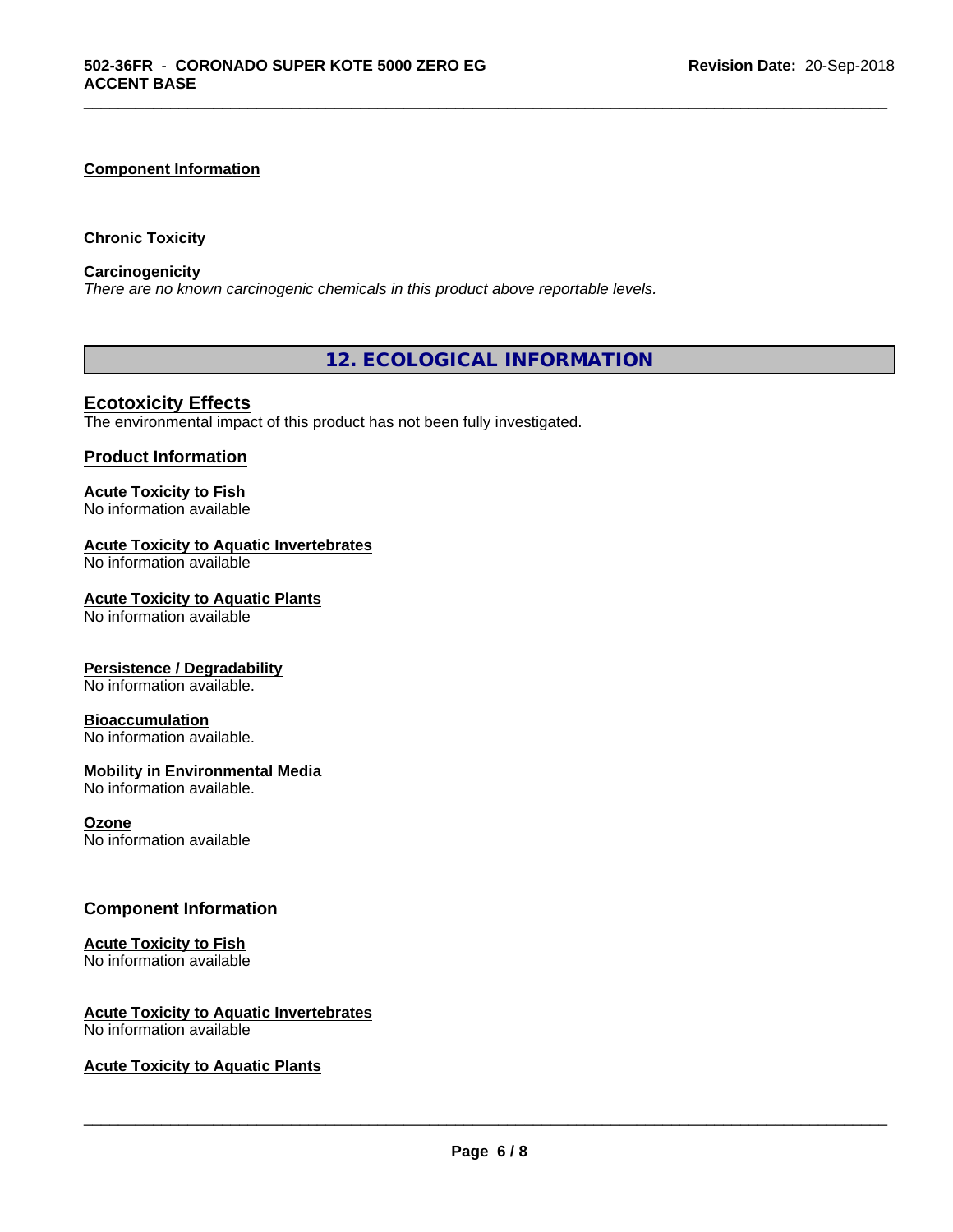No information available

#### **13. DISPOSAL CONSIDERATIONS**

\_\_\_\_\_\_\_\_\_\_\_\_\_\_\_\_\_\_\_\_\_\_\_\_\_\_\_\_\_\_\_\_\_\_\_\_\_\_\_\_\_\_\_\_\_\_\_\_\_\_\_\_\_\_\_\_\_\_\_\_\_\_\_\_\_\_\_\_\_\_\_\_\_\_\_\_\_\_\_\_\_\_\_\_\_\_\_\_\_\_\_\_\_

**Waste Disposal Method** Dispose of in accordance with federal, state, provincial, and local regulations. Local requirements may vary, consult your sanitation department or state-designated environmental protection agency for more disposal options.

**14. TRANSPORT INFORMATION**

| <b>TDG</b>         | Not regulated |
|--------------------|---------------|
| <b>ICAO / IATA</b> | Not regulated |
| <b>IMDG / IMO</b>  | Not regulated |

## **15. REGULATORY INFORMATION**

#### **International Inventories**

| <b>TSCA: United States</b> | Yes - All components are listed or exempt. |
|----------------------------|--------------------------------------------|
| <b>DSL: Canada</b>         | Yes - All components are listed or exempt. |

#### **National Pollutant Release Inventory (NPRI)**

#### **NPRI Parts 1- 4**

This product contains the following Parts 1-4 NPRI chemicals:

*None*

#### **NPRI Part 5**

This product contains the following NPRI Part 5 Chemicals:

*None*

#### **WHMIS Regulatory Status**

This product has been classified in accordance with the hazard criteria of the Hazardous Products Regulations (HPR) and the SDS contains all the information required by the HPR.

**16. OTHER INFORMATION**